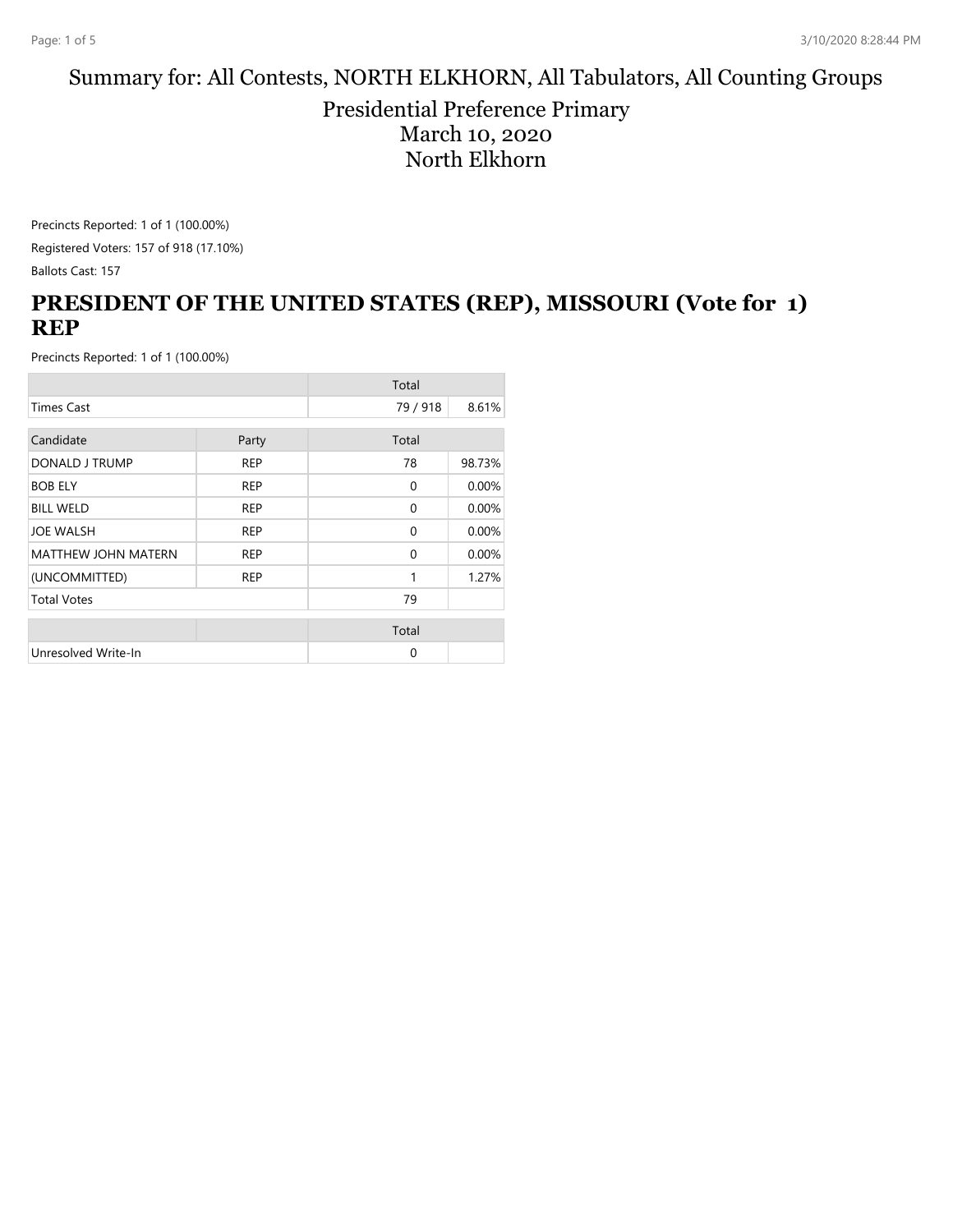## **PRESIDENT OF THE UNITED STATES (DEM), MISSOURI (Vote for 1) DEM**

|                            |            | Total    |          |
|----------------------------|------------|----------|----------|
| <b>Times Cast</b>          |            | 78/918   | 8.50%    |
| Candidate                  | Party      | Total    |          |
| <b>AMY KLOBUCHAR</b>       | <b>DEM</b> | $\Omega$ | 0.00%    |
| TOM STEYER                 | <b>DEM</b> | $\Omega$ | 0.00%    |
| <b>TULSI GABBARD</b>       | <b>DEM</b> | $\Omega$ | 0.00%    |
| LEONARD J. STEINMAN II     | DEM        | $\Omega$ | $0.00\%$ |
| <b>CORY BOOKER</b>         | <b>DEM</b> | $\Omega$ | 0.00%    |
| JOSEPH R. BIDEN            | <b>DEM</b> | 52       | 66.67%   |
| ELIZABETH WARREN           | DEM        | 1        | 1.28%    |
| PETE BUTTIGIEG             | <b>DEM</b> | 2        | 2.56%    |
| <b>BERNIE SANDERS</b>      | DEM        | 22       | 28.21%   |
| <b>VELMA STEINMAN</b>      | <b>DEM</b> | 0        | 0.00%    |
| <b>HENRY HEWES</b>         | DEM        | $\Omega$ | $0.00\%$ |
| <b>ANDREW YANG</b>         | DEM        | 0        | 0.00%    |
| ROQUE DE LA FUENTE         | DEM        | 0        | $0.00\%$ |
| JOHN K. DELANEY            | <b>DEM</b> | 0        | 0.00%    |
| <b>JULIAN CASTRO</b>       | <b>DEM</b> | $\Omega$ | $0.00\%$ |
| <b>DEVAL PATRICK</b>       | <b>DEM</b> | $\Omega$ | 0.00%    |
| <b>MARIANNE WILLIAMSON</b> | <b>DEM</b> | $\Omega$ | 0.00%    |
| <b>MICHAEL BENNET</b>      | DEM        | $\Omega$ | $0.00\%$ |
| MICHAEL R. BLOOMBERG       | DEM        | 1        | 1.28%    |
| <b>STEVE BURKE</b>         | DEM        | $\Omega$ | $0.00\%$ |
| <b>ROBBY WELLS</b>         | <b>DEM</b> | 0        | 0.00%    |
| WILLIAM C. (BILL) HAAS     | <b>DEM</b> | $\Omega$ | $0.00\%$ |
| (UNCOMMITTED)              | <b>DEM</b> | $\Omega$ | 0.00%    |
| <b>Total Votes</b>         |            | 78       |          |
|                            |            | Total    |          |
| Unresolved Write-In        |            | 0        |          |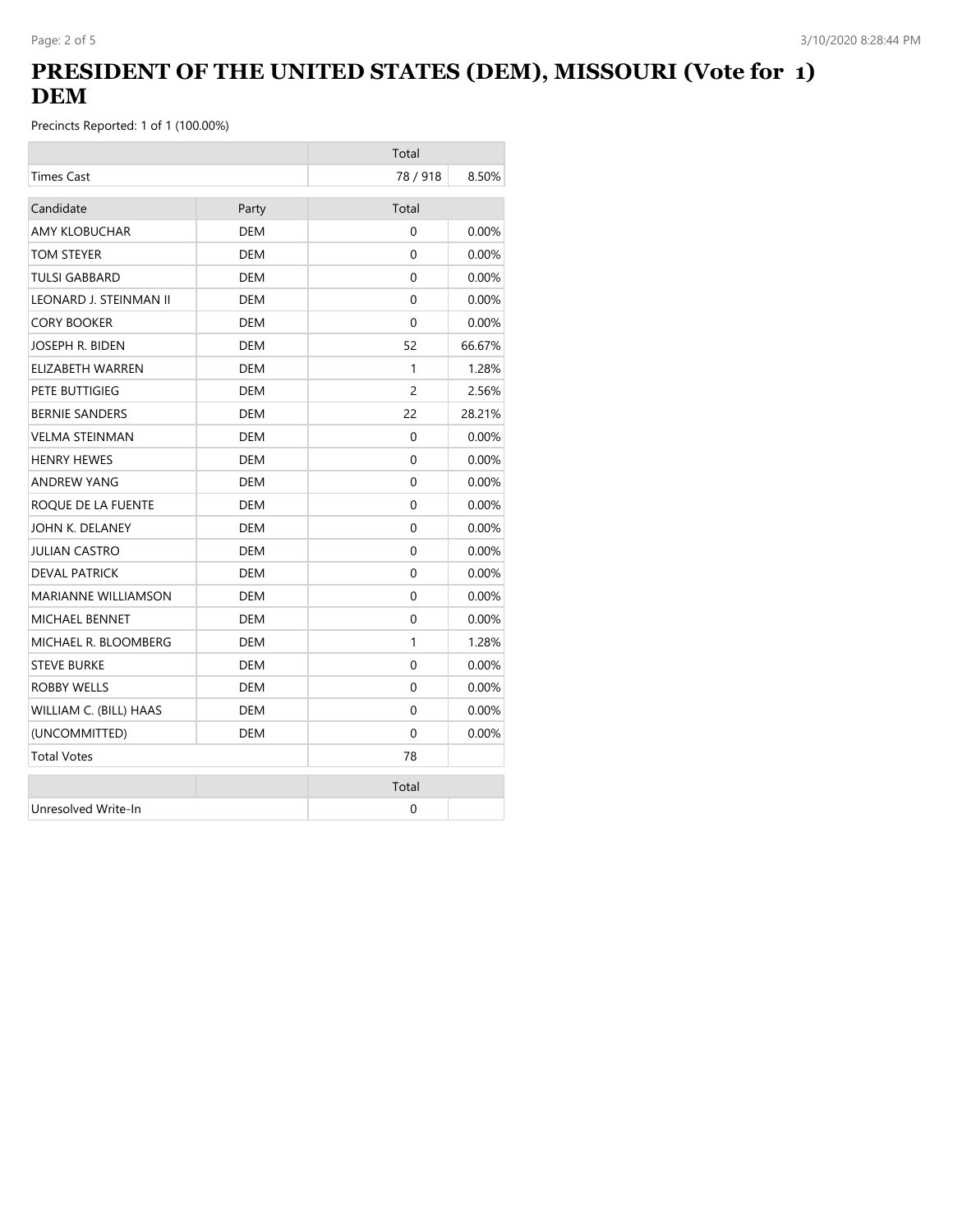# **PRESIDENT OF THE UNITED STATES (LIB), MISSOURI (Vote for 1) LIB**

|                         |       | Total    |       |
|-------------------------|-------|----------|-------|
| <b>Times Cast</b>       |       | 0/918    | 0.00% |
| Candidate               | Party | Total    |       |
| <b>JACOB HORNBERGER</b> | LIB.  | 0        | N/A   |
| (UNCOMMITTED)           | LIB   | $\Omega$ | N/A   |
| <b>Total Votes</b>      |       | 0        |       |
|                         |       | Total    |       |
| Unresolved Write-In     |       | 0        |       |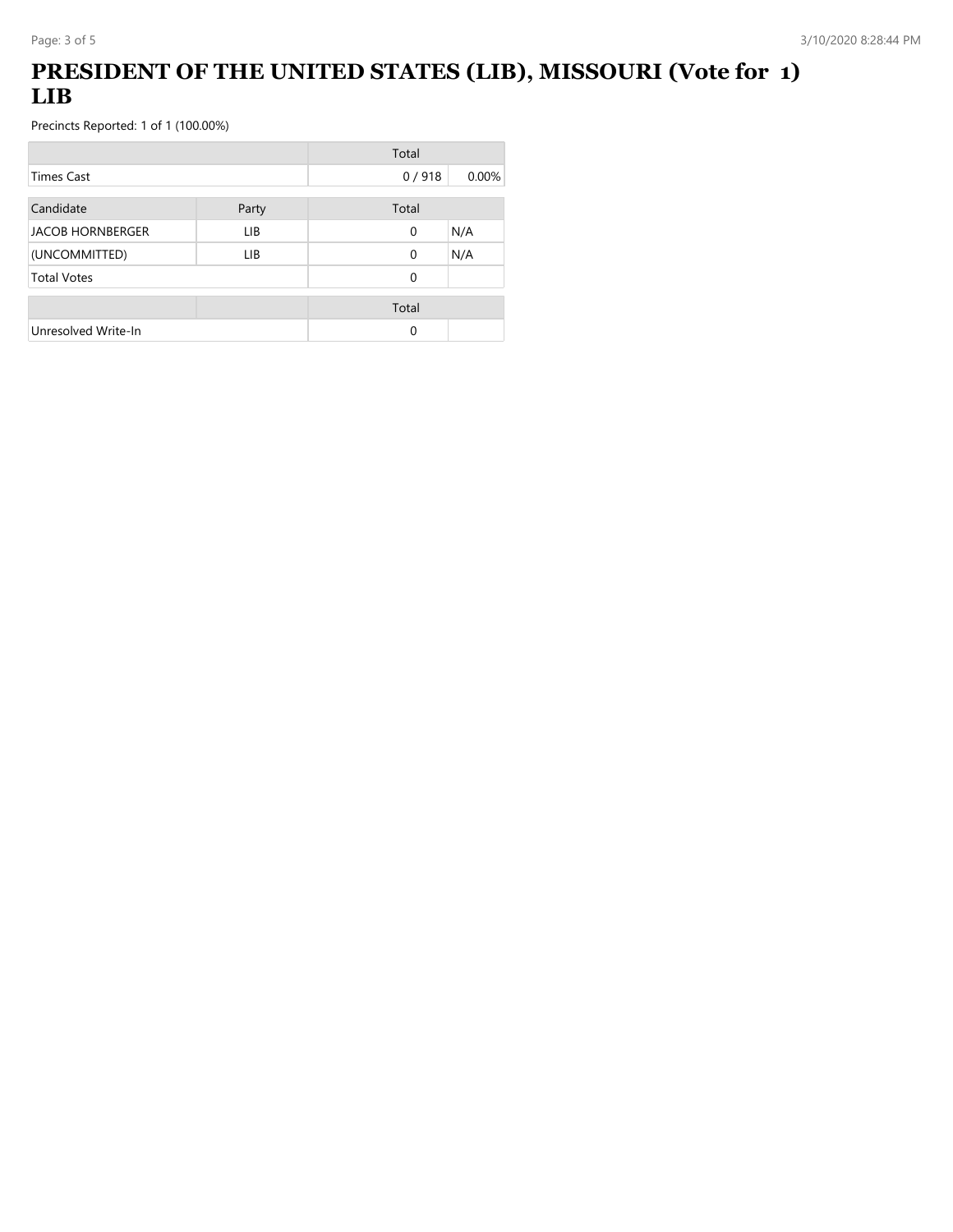### **PRESIDENT OF THE UNITED STATES (GRN), MISSOURI (Vote for 1) GREEN**

|                      |       | Total        |       |
|----------------------|-------|--------------|-------|
| <b>Times Cast</b>    |       | 0/918        | 0.00% |
| Candidate            | Party | Total        |       |
| <b>HOWIE HAWKINS</b> | GREEN | $\mathbf{0}$ | N/A   |
| <b>DARIO HUNTER</b>  | GREEN | $\mathbf{0}$ | N/A   |
| <b>DAVID ROLDE</b>   | GREEN | $\mathbf{0}$ | N/A   |
| (UNCOMMITTED)        | GREEN | $\Omega$     | N/A   |
| <b>Total Votes</b>   |       | $\Omega$     |       |
|                      |       | Total        |       |
| Unresolved Write-In  |       | 0            |       |